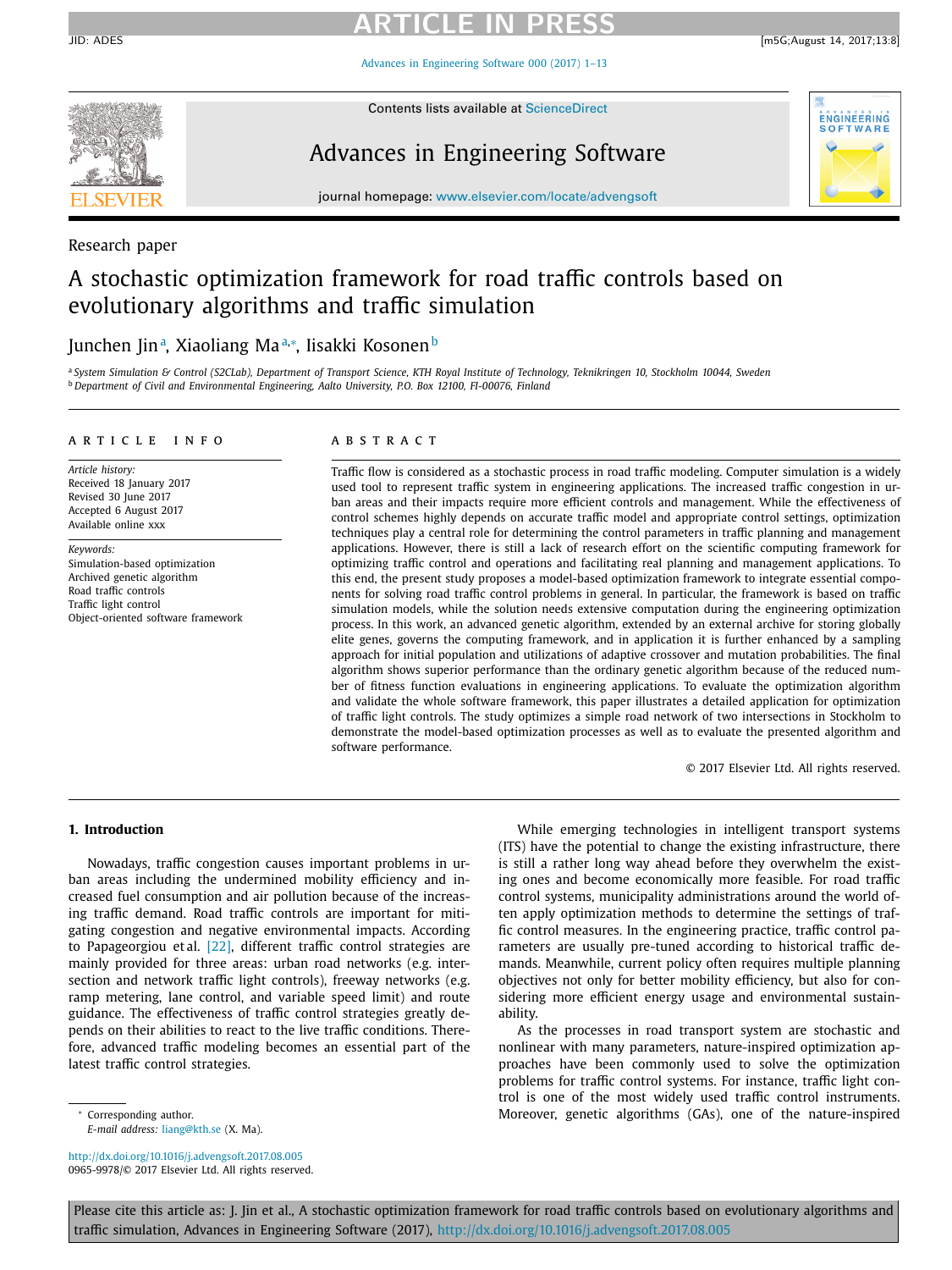### **ARTICLE IN PRESS**

optimization techniques, are probably the most frequently used approach for the applications of traffic light optimization [e.g. [\[26,23,24,19,25\]\]](#page--1-0). Some studies, including the one by Stevanovic et al. [\[25\],](#page--1-0) have brought utilities for the practice in traffic engineering concerning different aspects including mobility, safety, and environmental impacts. However, the proposed approaches are limited to the dedicated traffic models, and few of them introduce the computational implementations, especially concerning more efficient optimization algorithms and engineering software development.

This study intends to propose a general optimization framework for road traffic controls. The implementation of such a computing framework is due to the engineering requirements in several R&D projects for optimizing traffic lights, lane settings and other measures in collaboration with the Swedish national and municipality transport administrations. A literature review from the aspect of simulation-based optimization for traffic controls is presented in the next section. Whereas the computing framework is introduced in the Section 3, this paper presents more implementation details for a traffic light control application in a later section. A case study is then performed to evaluate the optimization algorithm and demonstrate the capability of the proposed software. Finally, the paper is finalized by summary and perspectives on future research.

#### **2. Literature review**

In general, Bierlaire [\[3\]](#page--1-0) presented the role of simulation in traffic and transportation research, with a focus on simulation-based optimization. When it comes to traffic flows, they can be represented by macroscopic models, or by mesoscopic models, or by microscopic models [\[2\].](#page--1-0) Whereas macroscopic simulation model represents traffic flows from an aggregated point of view based on a hydrodynamic analogy, traffic flow is described from the dynamics of the individual particles (the vehicles) in microscopic simulation models. Mesoscopic models, based on a simplification of vehicular dynamics, represent an intermediate alternative for modeling traffic flows.

A large amount of research effort has been put into optimizing traffic controls using aggregated simulation models. For example, Ukkusuri et al. [\[29\]](#page--1-0) applied a macroscopic simulation model, cell transmission model (CTM), to represent traffic dynamics in a traffic light optimization problem. Liu et al. [\[16\]](#page--1-0) investigated an optimal variable speed limit (VSL) system capable of optimizing the system designs when the variable message signs (VMSs) are movable using a GA approach. Dell'Orco et al. [\[7\]](#page--1-0) proposed an artificial bee colony algorithm to find the optimal settings of a traffic light controller in a simulation environment enabled by TRANSYT-7F which integrates a macroscopic simulation model.

Mesoscopic models have been increasingly developed, such as Burghout [\[4\]](#page--1-0) and Celikoglu and Dell'Orco [\[5\],](#page--1-0) due to the significant decreases of the efforts involved in traffic modeling compared to microscopic models, and the higher fidelity of traffic system representation than macroscopic models. Nevertheless, previous studies seldom investigated the effects of traffic control systems when traffic flows are mesoscopically modeled. Di Gangi et al. [\[8\]](#page--1-0) has pioneered a network optimization strategy for traffic light control system based on a mesoscopic traffic flow model. The employed mesoscopic model allows simulating queue and spillback phenomena.

Macroscopic and mesoscopic traffic models usually do not provide sufficient details to characterize the operations of advanced traffic controls or the emerging data where vehicle-level information is required to explicitly model the operations. Over the past decade, different microscopic traffic tools (e.g. VISSIM [\[9\],](#page--1-0) AIM-SUN  $[1]$ , and SUMO  $[13]$ ) have been applied for optimization of the traffic control systems when detailed vehicle information is required. For instance, Khondaker and Kattan [\[12\]](#page--1-0) presented a variable speed limit (VSL) control system in a connected vehicle environment, which focused on individual driver's behavior. A multiobjective optimization function with respect to the control parameters was formulated to find a balanced trade-off among the mobility, safety and environmental benefits. Osorio and Bierlaire [\[21\]](#page--1-0) proposed a simulation-based optimization framework for solving the traffic light control problems in large-scale urban areas. Their optimization algorithm is based on an analytical approximation of the objective function combining the information from AIMSUN. However, there is a lack of research effort on proposing a general model-based optimization framework that considers the varieties of traffic simulation models and is applicable to the optimization of different traffic control instruments.

The most challenging problem of microscopic simulation-based optimization is the heavy computational burdens since natureinspired optimization algorithms inherently impose iterative simulations. In each simulation run, detailed states (including position, speed and acceleration) of each vehicle are computed every simulation step. The total computational time can be reduced if traffic simulations are executed in parallel. One example study was conducted by Sánchez-Medina et al. [\[24\]](#page--1-0) who implemented an optimization framework in the context of using microscopic simulations based on cluster computing. Few studies, however, have focused on the enhancement of the optimization algorithm to reduce the computational load when microscopic traffic simulation models are incorporated.

#### **3. Model-based optimization framework**

This section introduces a general computing framework for optimizing traffic control measures. It has three essential elements: the optimization engine, the models of traffic system (including traffic simulator and control measures) and the system performance estimator. We begin with the introduction of the optimization engine.

#### *3.1. GA-based optimization algorithms*

While the optimization technique may vary in the proposed framework, the scope of this study only considers GA algorithm, an evolutionary algorithm that has been frequently used in the practice of traffic controls. GA starts with a randomly generated population composed of feasible solutions that evolves through its generations towards the global solution. To create a new generation, GA usually performs *selection, crossover*, and *mutation* operators. Here, parents are described by the strings of bits.

#### *3.1.1. Basic operators*

Before the operations, an encoding scheme, often binary encoding, transforms those traffic parameters (often integers) to a string of 0 or 1 before the population is further manipulated. The size of the string is predefined. The lower bound value in decimal corresponds to all zero digits in a bit string, whereas the upper bound value in decimal is represented by all one digits in a bit string. The values between the lower bound and the upper bound are linearly scaled and associated to the corresponding binary strings. Such an encoding of a control parameter  $\phi$  could be analytically represented by

$$
\tilde{\phi} = (b_1 \dots b_i \dots b_1)_2 = fl\left(\frac{\phi - \phi^{\min}}{\phi^{\max} - \phi^{\min}} \times (2^l - 1)\right)
$$
 (1)

where  $\tilde{\phi}$  denotes the signal parameter that is encoded in a bit string, and  $b_i$  represents the  $i<sup>th</sup>$  bit in the chromosome; *l* represents the size of the bit string;  $fl(\cdot)$  is the floor function mapping a real

Please cite this article as: J. Jin et al., A stochastic optimization framework for road traffic controls based on evolutionary algorithms and traffic simulation, Advances in Engineering Software (2017), <http://dx.doi.org/10.1016/j.advengsoft.2017.08.005>